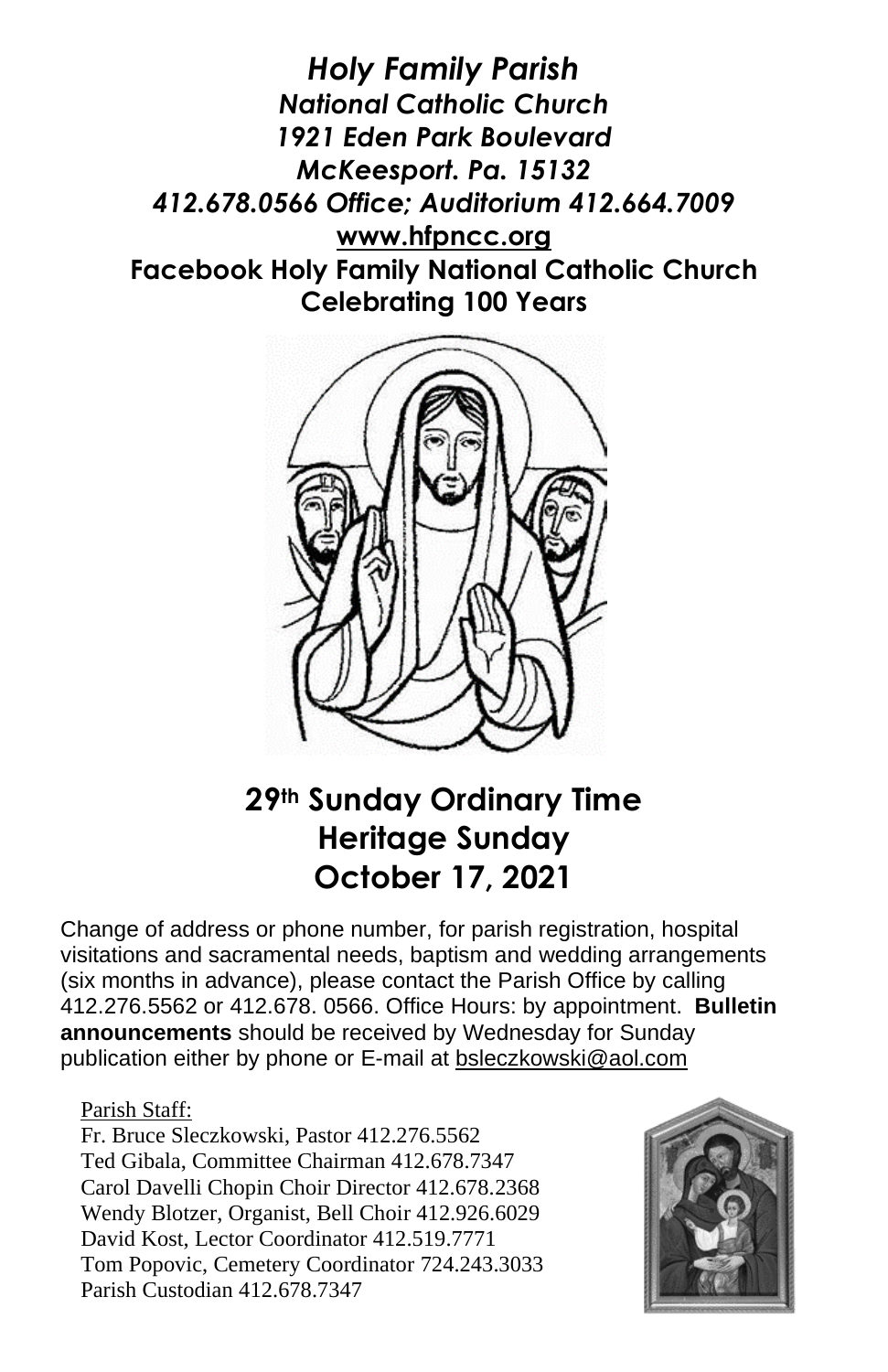#### **THIS WEEK**

**Sunday, October 17, 2021 29th Sunday Ordinary Time** Holy Mass 9:00 A.M. **+Joseph William Hahn** Int. Lenny & Kathy Guy; **+John Trumpe**  Int. Eileen Kustra SOCL Classes 10:15 A.M. SAMBS Meeting 10:15 A.M. Holy Mass 11:00 A.M. **+Tom Zaucha** (7th Ann.) Int. Bonnie Zaucha

#### **Thursday, October 21, 2021**

Parish Council Meeting 7:00 P.M.

| Sunday, October 24, 2021                               | <b>30th Sunday Ordinary Time</b> |
|--------------------------------------------------------|----------------------------------|
| <b>Holy Mass</b>                                       | 9:00 A.M.                        |
| +Laura Adamek Int. Mildred Kotulsky & family; +Fr. Rob |                                  |
| Fleckenstein Int. David & Sandy Kost                   |                                  |
| <b>SOCL Classes</b>                                    | $10:15$ A.M.                     |
| <b>Holy Mass</b>                                       | $11:00$ A.M.                     |
|                                                        |                                  |

#### **Cemetery News**

The cemetery grass cutting crew are requesting that any old decorations be removed and dispose of them at home. It is getting rather difficult "trucking" old decorations and garbage out of the cemetery as we are all getting older, and it does present difficulty for the crew. It is requested that they all be removed prior to All Saints and All Souls day. Help is always needed to cut grass at the cemetery volunteers are always welcomed. For any concerns or questions, I am available at 412-610- Thank you .... Tom Popovic Cemetery Coordinator.

*Holy Family Parish is grateful to the grass cutting crew for their work and dedication Thank You.*

### **Please fill out and return the All-Souls envelopes with the names of your loved ones so they can be included during All Souls Day Mass, November 2nd.**

**United YMS of R. Winter Clothing Drive**

The United YMSR Board of the Polish National Catholic Church is calling on all YMSR branches to be Christ in your communities. Since our local charities are not accepting clothing, our McKeesport YMSR will be collecting checks to give to Project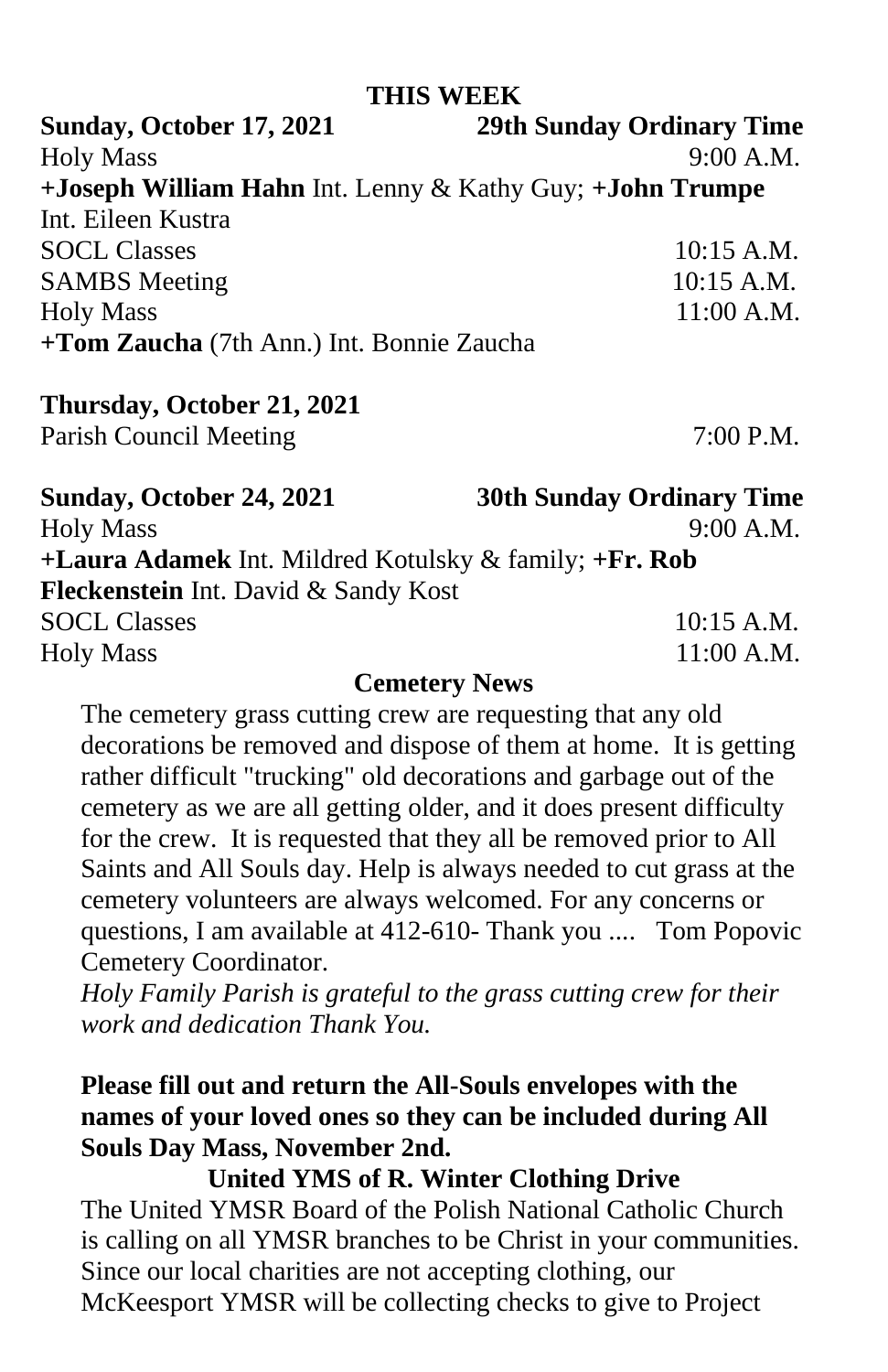Bundle-UP to help their purchases for winter clothing. Your help is most needed to succeed with this project. All checks should be made out to the YMSR by November 28, 2021.

### **100th Anniversary**

Celebrating last week our parish's 100<sup>th</sup> Anniversary, it was appropriate to celebrate on the Solemnity of the Christian Family. Anticipating to what was buried in the time capsule, we came up short due to a broken cap which let the water and dirt to destroy most of the contents. They have been placed on the table to look at and maybe someone can identify the contents. In a positive note though, it was good to join in parish fellowship with coffee and cake which hasn't taken place in over a year.

Plans are in the works to create another time capsule to be opened in 2071. To prevent the contents to be destroyed, we are looking into a watertight container. Contents can be placed into the container by anyone who wishes to leave a legacy for the future. It can be anything from a flash drive with a message, video, articles of faith, etc. Once sufficient material is received, we will bury the time capsule.

### **Parish Congregational Meeting**

The annual Parish Congregational meeting is set for Sunday, November 14th. Since there hasn't been much activities since our last meeting, organizations are asked to present any future plans for 2022 to discuss. Persons interested to serve on the Parish Board are asked to give their name to either Ted Gibala, parish chairman or Father Bruce. If not able to attend the meeting a letter of intent can be given. Also, to be elected are delegates to the National Synod to be held next year.

### **Parish Lectors**

If you would like to serve as a parish lector, please contact Dave Kost or Father Bruce.



## **Gospel Reflections**

It's often the case that the "values of the Gospel" contradict the "values of the World"- sometimes to the extent that the one is the exact opposite of the other.